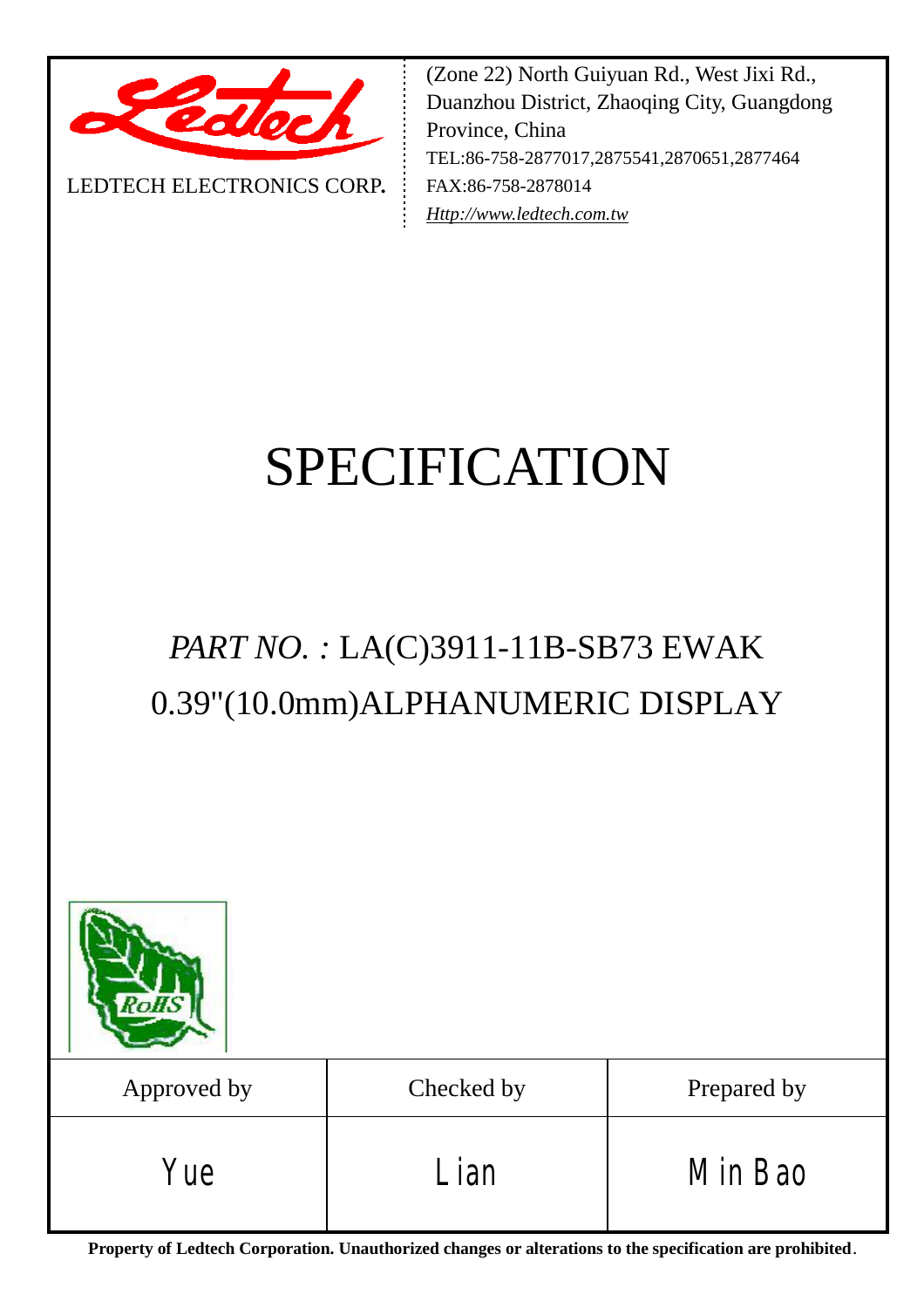

#### $LA(C)$ 3911-11B-SB73  $\Big|$  0.39" ALPHANUMERIC DISPLAY

# **MODIFY RECORD**

| TAKE EFFECT DATE | MODIFY ISSUES | <b>REMARKS</b> |
|------------------|---------------|----------------|
|                  |               |                |
|                  |               |                |
|                  |               |                |
|                  |               |                |
|                  |               |                |
|                  |               |                |
|                  |               |                |
|                  |               |                |
|                  |               |                |
|                  |               |                |
|                  |               |                |
|                  |               |                |
|                  |               |                |
|                  |               |                |
|                  |               |                |
|                  |               |                |
|                  |               |                |
|                  |               |                |
|                  |               |                |
|                  |               |                |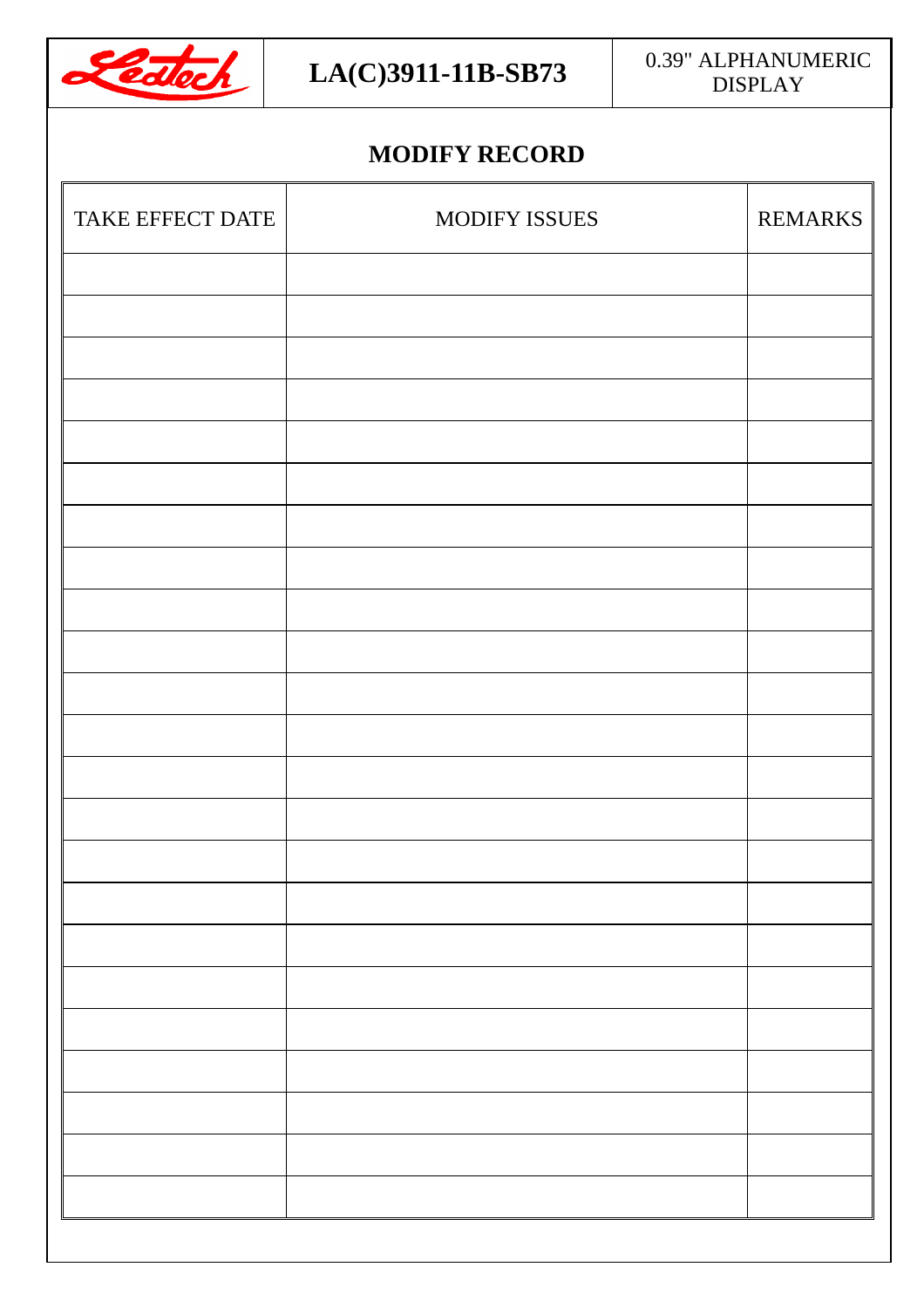

### **Dimensions**







#### **Notes:**

1. THE SLPE ANGLE OF ANY PIN MAY BE ±5.0° MAX.

2. ALL DIMENSIONS ARE IN mm,TOLERANCE IS ±0.25mm UNLESS OTHERWISE NOTED.

#### **Internal Circuit Diagram**

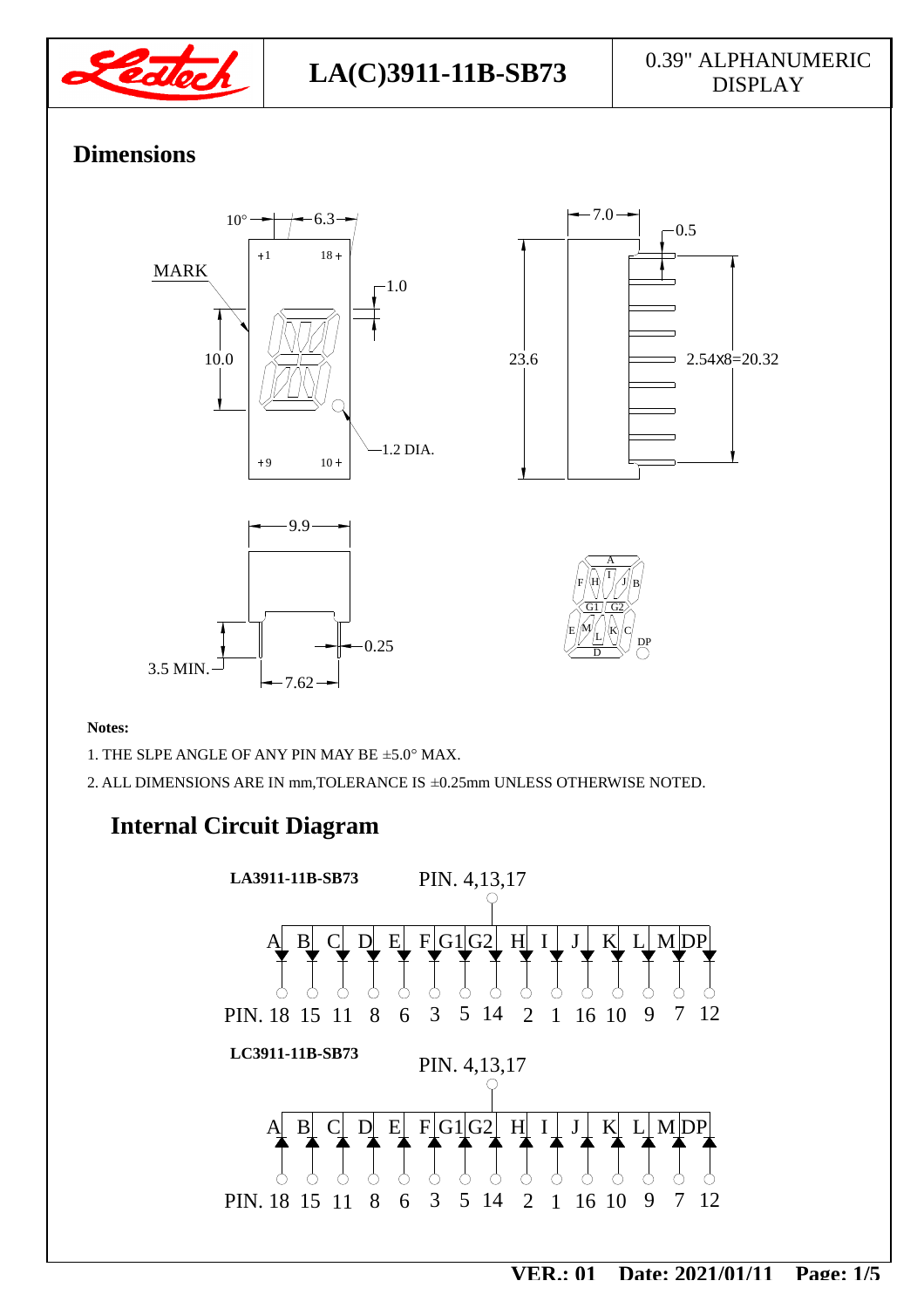

# **Description**

| Part No.             | LED Chip     |                       | Face Color |          |
|----------------------|--------------|-----------------------|------------|----------|
|                      | Material     | <b>Emitting Color</b> | Surface    | Segments |
| LA3911-11B-SB73 EWAK | AlGaInP/GaAs | Super red             | Grey       | White    |
| LC3911-11B-SB73 EWAK | AlGaInP/GaAs | Super red             | Grey       | White    |

# **Absolute Maximum Ratings at Ta=25 ℃**

| Parameter                                                   | Symbol                | Rating                                                                              | Unit                |  |
|-------------------------------------------------------------|-----------------------|-------------------------------------------------------------------------------------|---------------------|--|
| <b>Power Dissipation Per Segment</b>                        | <b>P</b> <sub>D</sub> | 72                                                                                  | mW                  |  |
| Pulse Current(1/10Duty Cycle,0.1ms Pulse<br>Width.)Per Chip | <b>IFP</b>            | 100                                                                                 | mA                  |  |
| Forward Current Per Chip                                    | $\rm{Ir}$             | 30                                                                                  | mA                  |  |
| Reverse (Leakage) Current Per Chip                          | $\mathbf{I}$ r        | 100                                                                                 | uA                  |  |
| Reverse Voltage Per Chip                                    | $V_{R}$               | 5                                                                                   | $\mathbf{V}$        |  |
| <b>Operating Temperature Range</b>                          | Topr.                 | $-25$ to $+85$                                                                      | $^{\circ}C$         |  |
| <b>Storage Temperature Range</b>                            | Tstg.                 | $-40$ to $+100$                                                                     | $\int_{0}^{\infty}$ |  |
| Soldering Temperature.                                      | Tsol.                 | Dip Soldering: $260^{\circ}$ for 5 sec.<br>Hand Soldering: $350^{\circ}$ for 3 sec. |                     |  |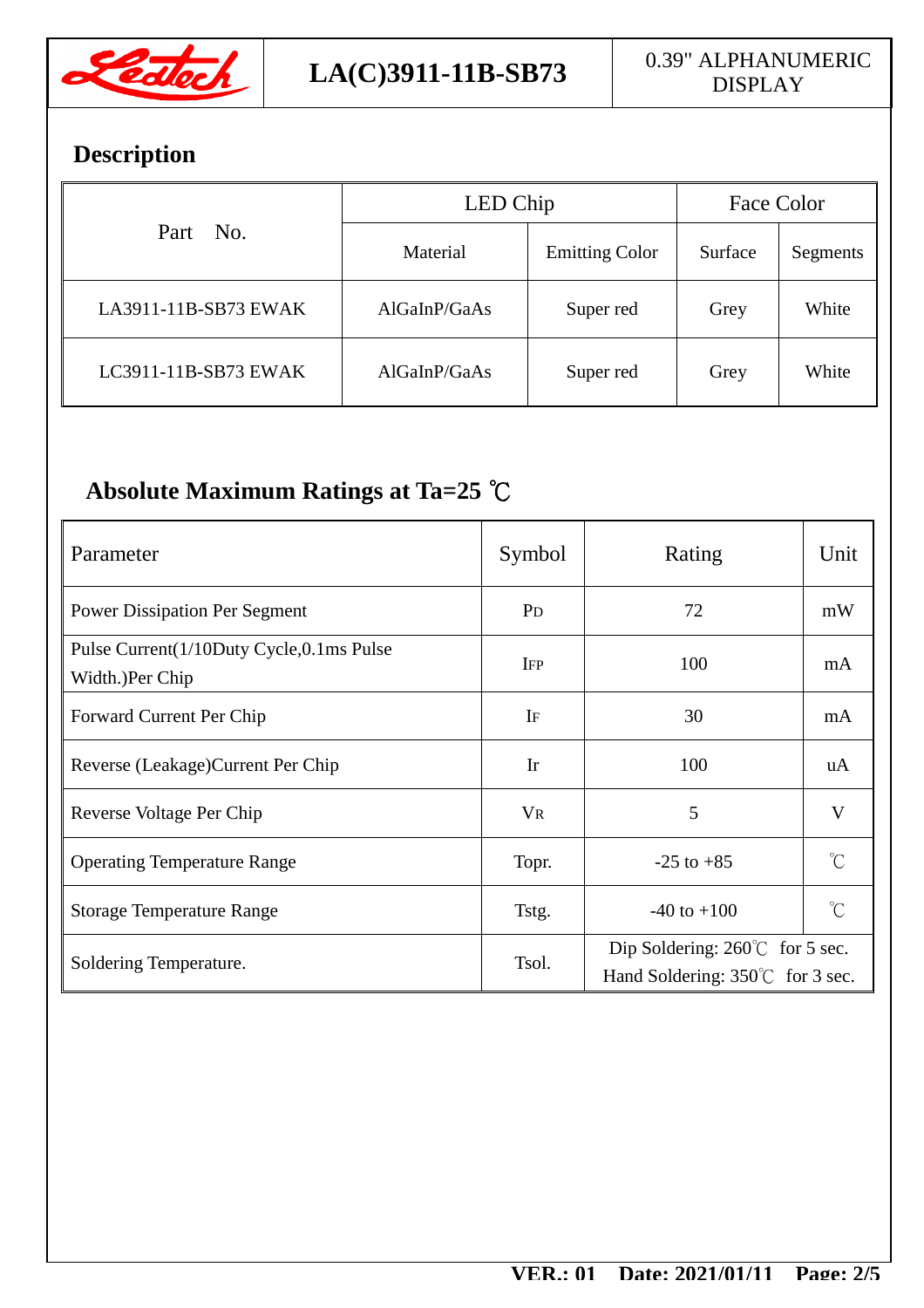

# **Electrical and Optical Characteristics:**

| Parameter                                              | Symbol          | Condition         | Min. | Typ. | Max. | Unit          |
|--------------------------------------------------------|-----------------|-------------------|------|------|------|---------------|
| Luminous Intensity Per Segment                         | Iv              | $If=10mA/secg.$   | 3.7  | 7.5  |      | mcd           |
| <b>Forward Voltage</b>                                 | Vf              | If= $20mA/secg$ . |      | 1.9  | 2.4  | V             |
| Peak Wavelength                                        | $\lambda p$     | If= $20mA/secg$ . |      | 660  |      | nm            |
| Dominant Wavelength                                    | $\lambda$ d     | If= $20mA/secg$ . |      | 640  |      | nm            |
| Reverse Current Per Chip<br>(Leakage Current Per Chip) | Ir              | $Vr=5V$           |      |      | 100  | $\mu$ A       |
| Spectrum Line Halfwidth                                | $\Delta\lambda$ | If= $20mA/secg$ . |      | 20   |      | nm            |
| <b>Response Time</b>                                   | T               |                   |      | 250  |      | <sub>ns</sub> |

Note: Customer's special requirements are also welcome.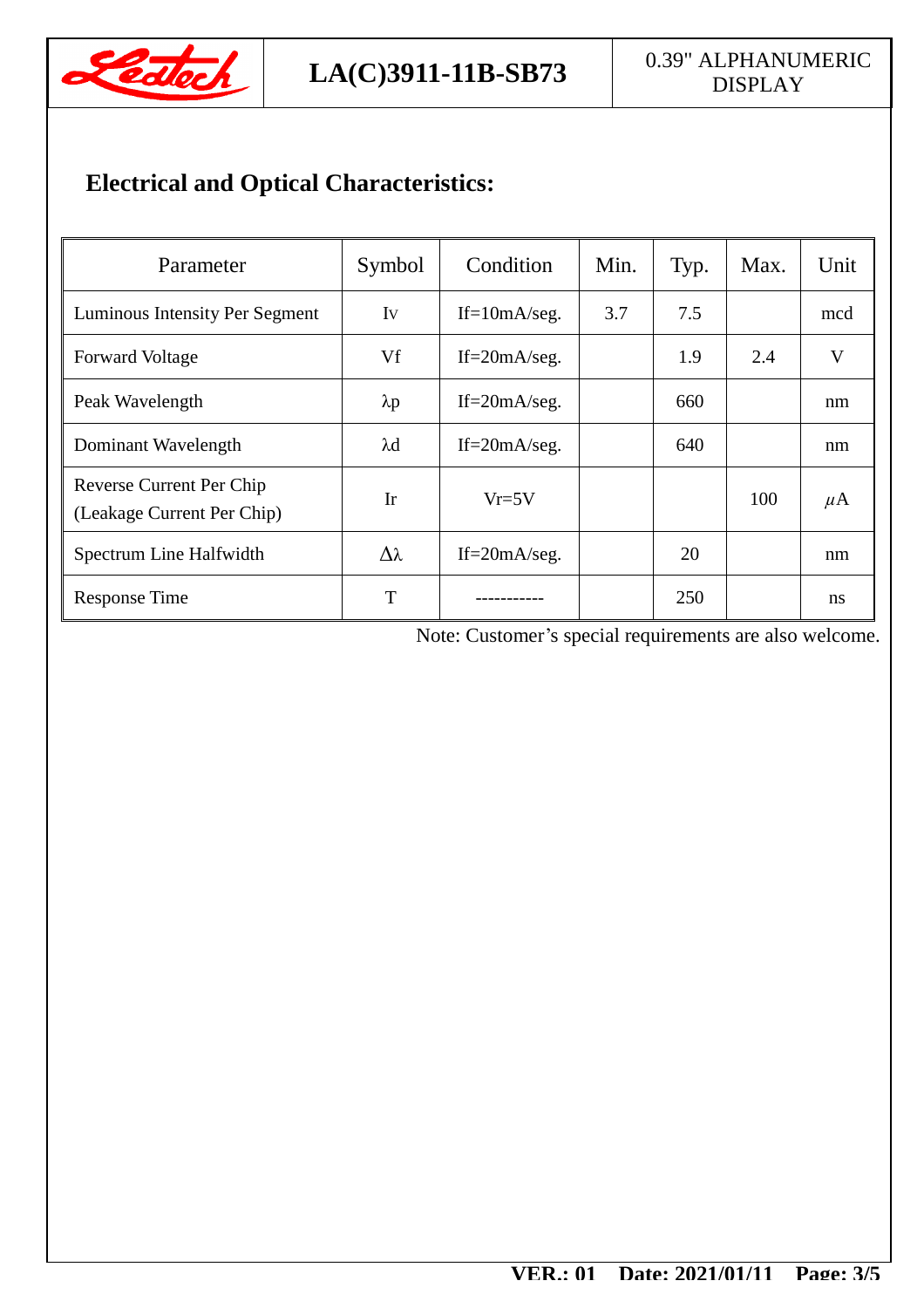